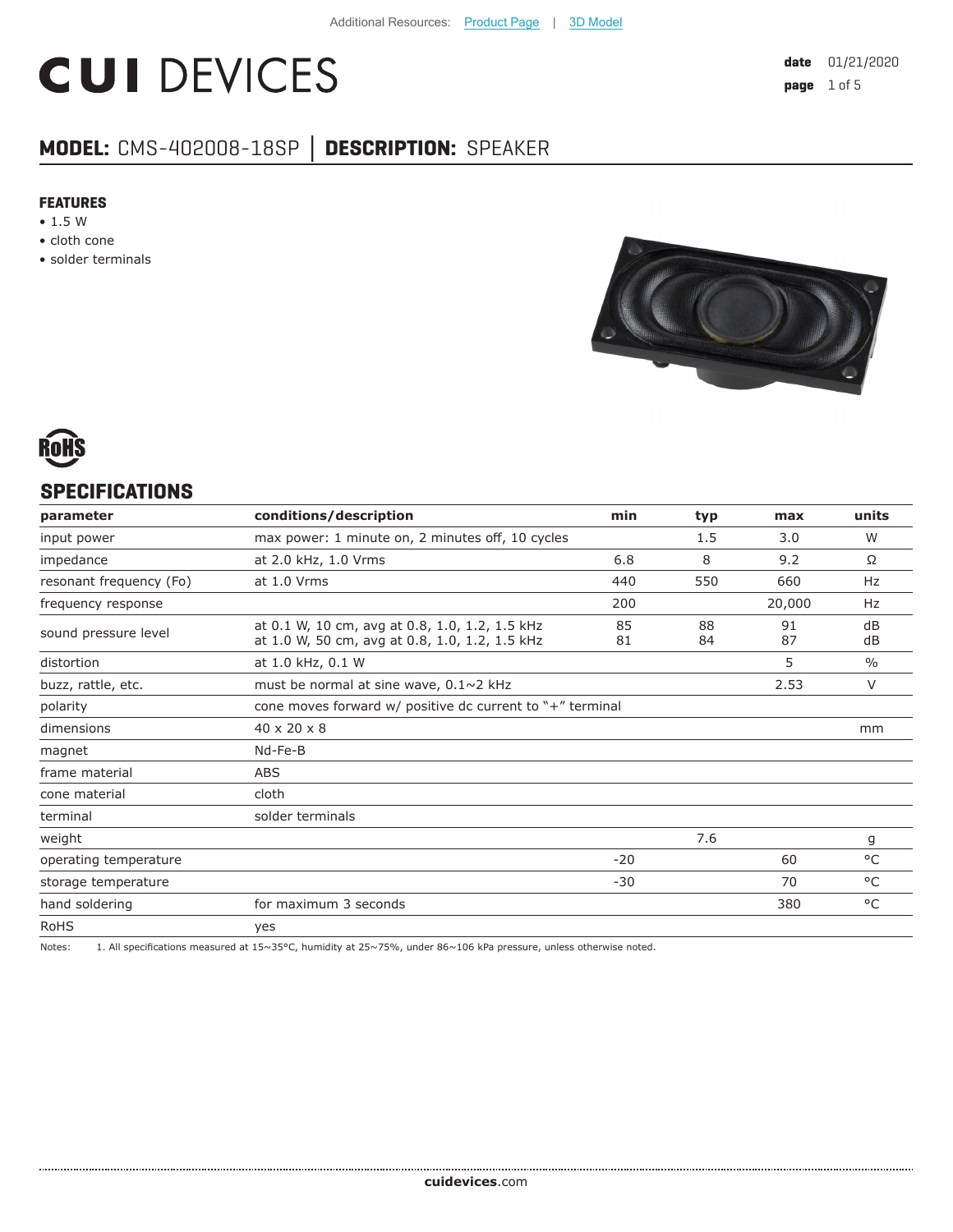### **MECHANICAL DRAWING**

units: mm tolerance: ±0.3 mm

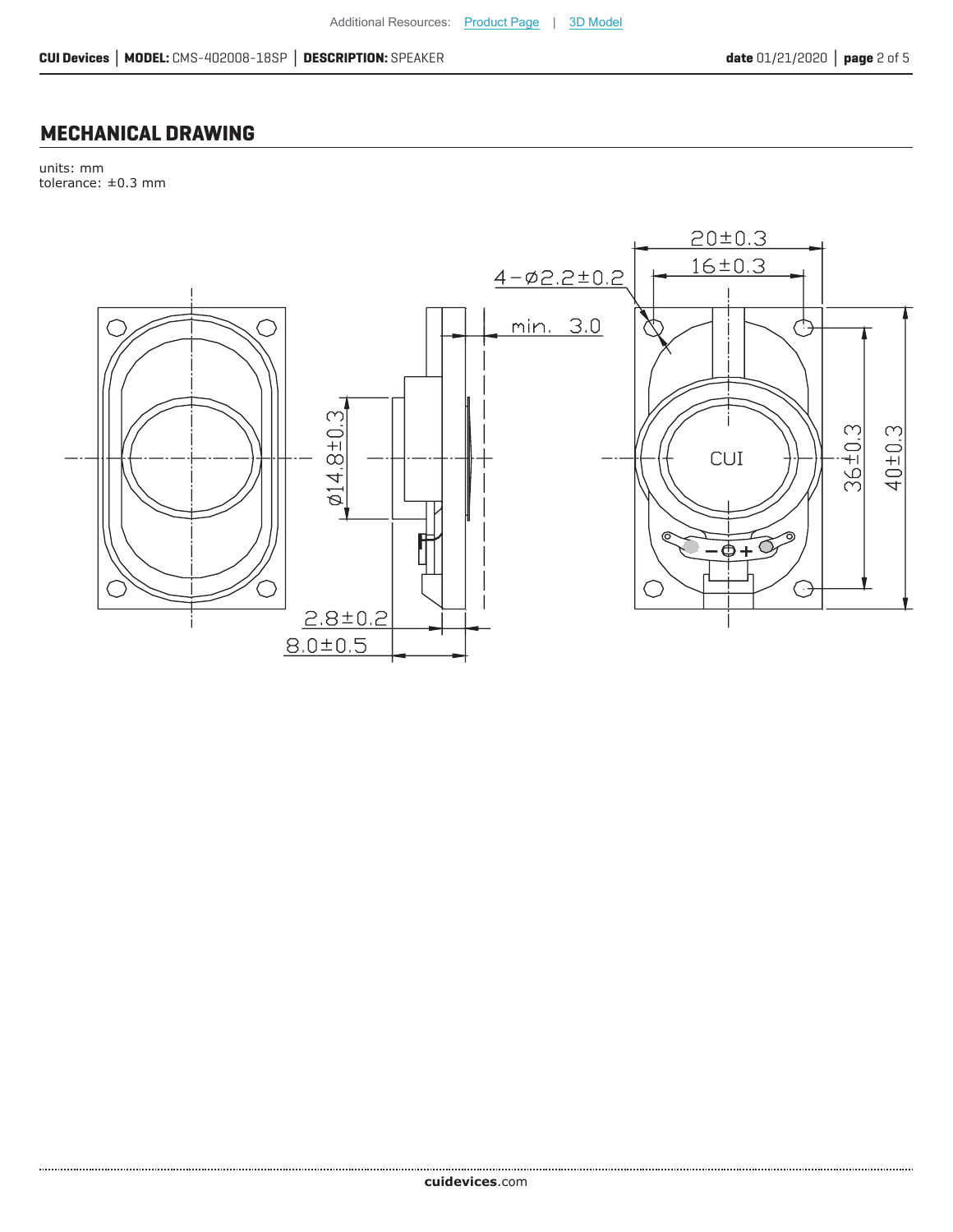## **RESPONSE CURVES**



**Total Harmonic Distortion Curve**

Test Conditions: 0.1 W

....................................

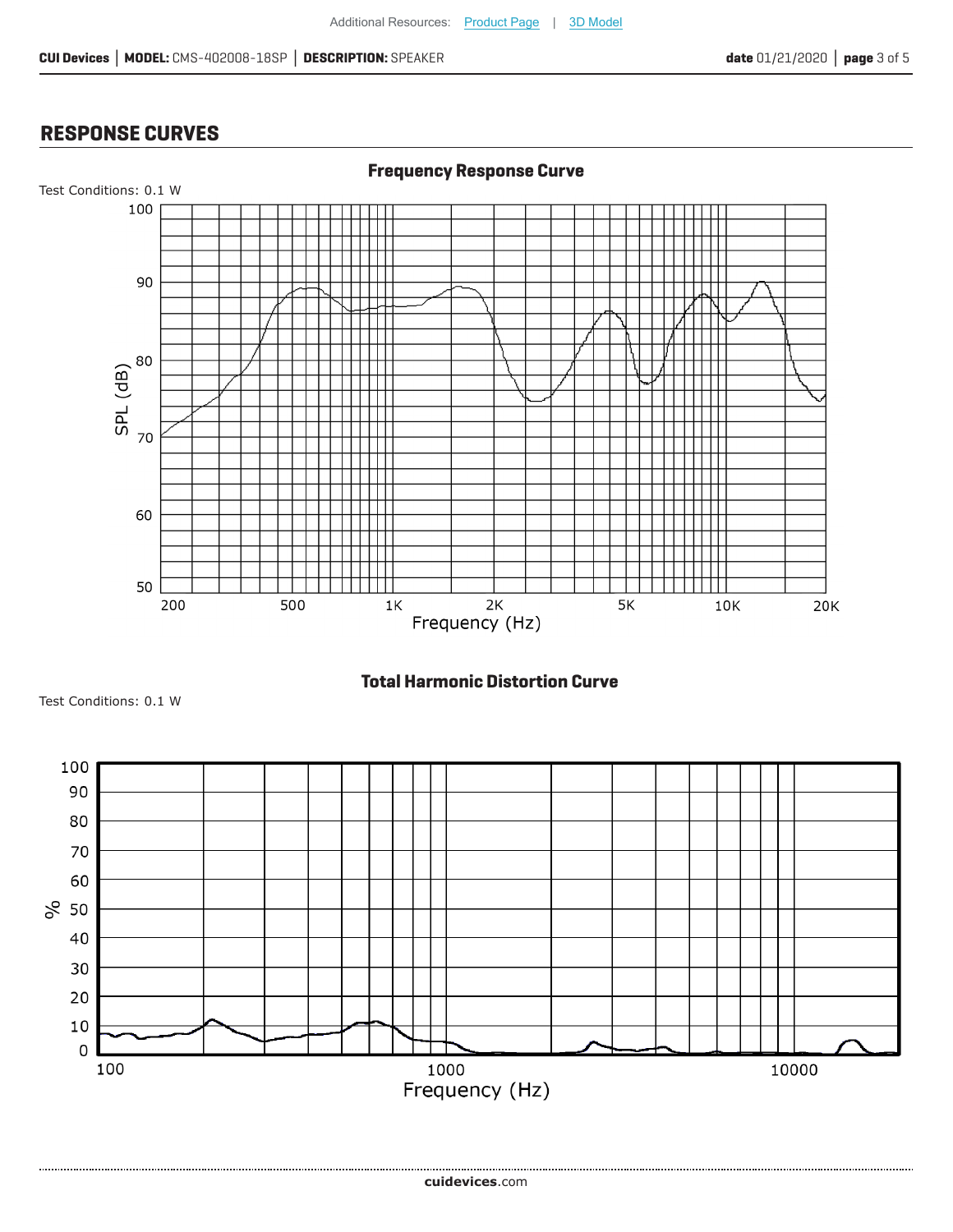#### **PACKAGING**

units: mm

Tray QTY: 50 pcs per tray Carton Size: 600 x 370 x 205 mm Carton QTY: 1,000 pcs per carton